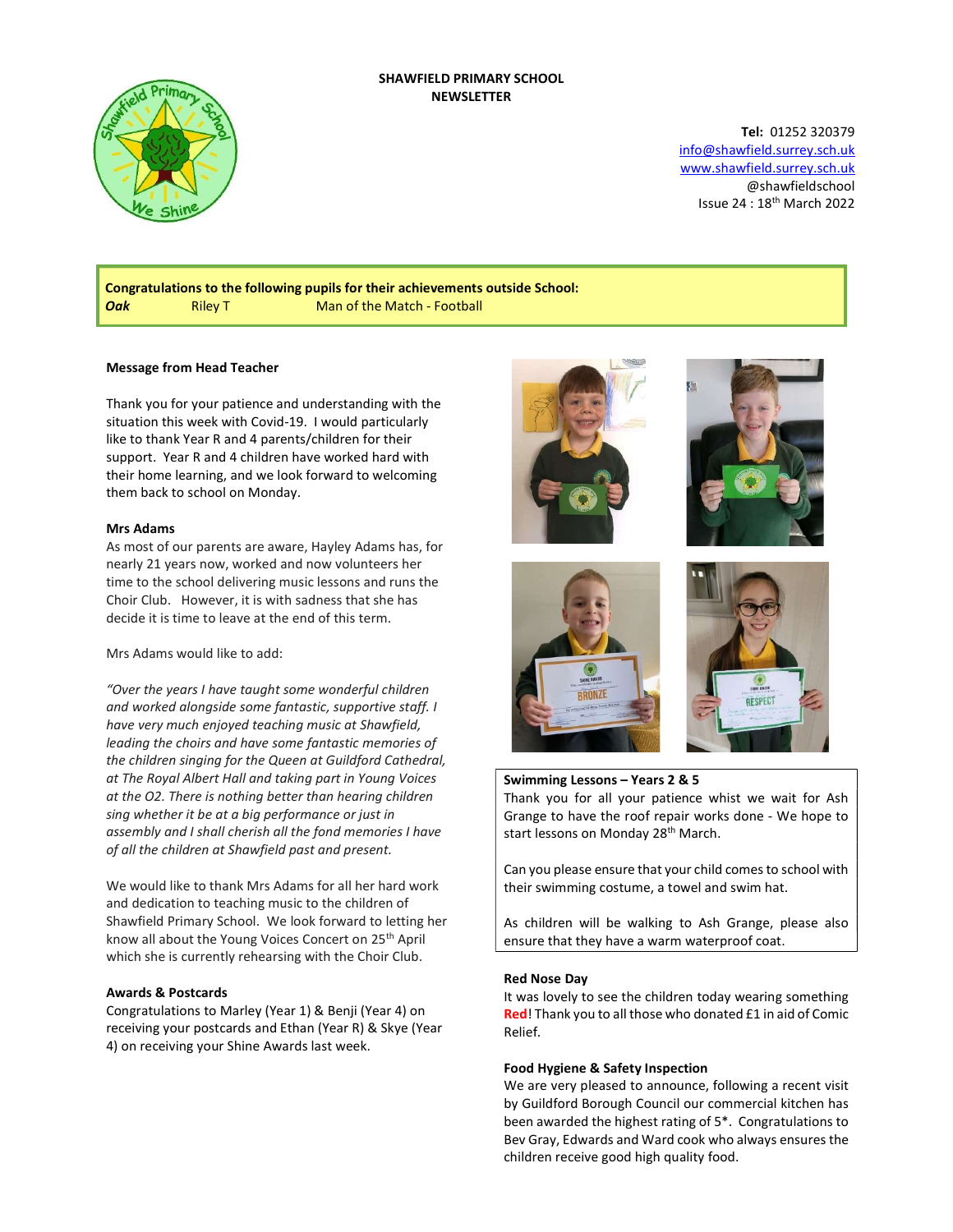#### Cool Milk – Price Increase

We have been advised by Cool Milk that effective 1<sup>st</sup> April, 2022, the price of a portion of milk for children aged 5 or over will increase from 24p to 25p per child per day.

#### Donation Requests

#### We need Wallpaper …

If you have any ends of wallpaper rolls or old wallpaper rolls you no longer need, we would love them for a Year 5 project. If you can help, please drop any wallpaper into the office.

## We need Your Milk Bottle Tops…

Our Year 6 are in need of 'clean' plastic milk bottle tops for an upcoming project. If you can help with either of these, please drop them into the office.

## NSPCC - Keeping Children Safe on Gaming Platforms

Monday 7th February was 'Safer Internet Day 2022'. In support of this, the NSPCC are encouraging families across the UK to get talking about online gaming and have posted a webinar on YouTube called 'Keeping children safe while gaming online' aimed at helping parents and carers understand how young people game online and provide knowledge of tools and resources that can help to keep them safe.

The link to the webinar can be found here: https://www.youtube.com/watch?v=YO6Ux7qfYXk

#### Lunch Menu

Please find attached the Autumn/Winter lunch menu which take us up to Easter for the week commencing 21st March 2022 (Week 3).

# Confirmed INSET Dates 2022

We are pleased to announce the remaining INSET date for this academic year:

Friday 22nd July 2022

Yours sincerely,

corar

Mr Stephen Corcoran Headteacher

# SSA News

# Mother's Day Wrapping Event

We will be running our popular Mothers' Day event on Friday 25th March. For our new parents, this event is



run by the SSA (PTA) and is an opportunity for the children to buy a secret present for the special people in their life to give on Mothering Sunday.

On Friday 25<sup>th</sup>, please send your child(ren) in with £1.50 in an envelope (correct change only as the office will not

be able to change any notes) per gift (more than one gift can be purchased.

#### Helpers required for Mother's Day Wrapping Event

This event takes place within the school itself after school drop off and concludes by mid-morning. All helpers must have a school DBS check as Safeguarding is our top priority. This is a quick free online application. We need helpers on Friday 25th to help the children choose a gift and wrap them. If you can help please contact: ShawfieldSchoolAssociation@gmail.com or John Tonks on 07754 679296 (Call/Text/WhatsApp).

## Easter Links

Your child would have taken home a letter from the SSA together with 3 x Link paper chains. If your child would like to enter the Links competition and be in with a chance of winning a prize at a special Easter assembly, please return your completed links with a £1 per 3 links returned.

# Guildford Lottery

As many parents will know, if you sign-up to the Guildford Weekly Lottery, not only are you in the running of winning on the lottery itself, but you can also help raise money for the SSA. So, if you can spare any change, please consider supporting out school and have a chance of winning a prize! Tickets cost £1 and if you have not logged on recently, please check your still active and opted to support the SSA!

https://www.guildfordlottery.org and search for SSA

# Community News

# Easter Card Design Competition

Ash Parish Council is inviting all its residents to create their own Easter Card Design. There will be Easter prizes for the winners which have been donated by the Co-Op. Copies of all the cards will be delivered to Abbeywood Care Home following the closure of the competition.

To enter simply make your Easter Card Design on a A5 (148mm x 210mm) sheet of paper or card. Entries can be submitted by post, a scanned copy or a photograph attached via email to: mailto:events@ashpcsurrey.gov.uk, events@ashpcsurrey.gov.uk, or deliver in person to the Ash Centre, Ash Hill Road, Ash, Surrey, GU12 5DP.

All entries will be displayed on the Ash Parish Council website (www.ashpcsurrey.gov.uk) and the winners will be judged by the public.

Please ensure the following information is provided :

- Subject: Easter
- First Name:
- Last Name:
- Postal Address:
- Email Address: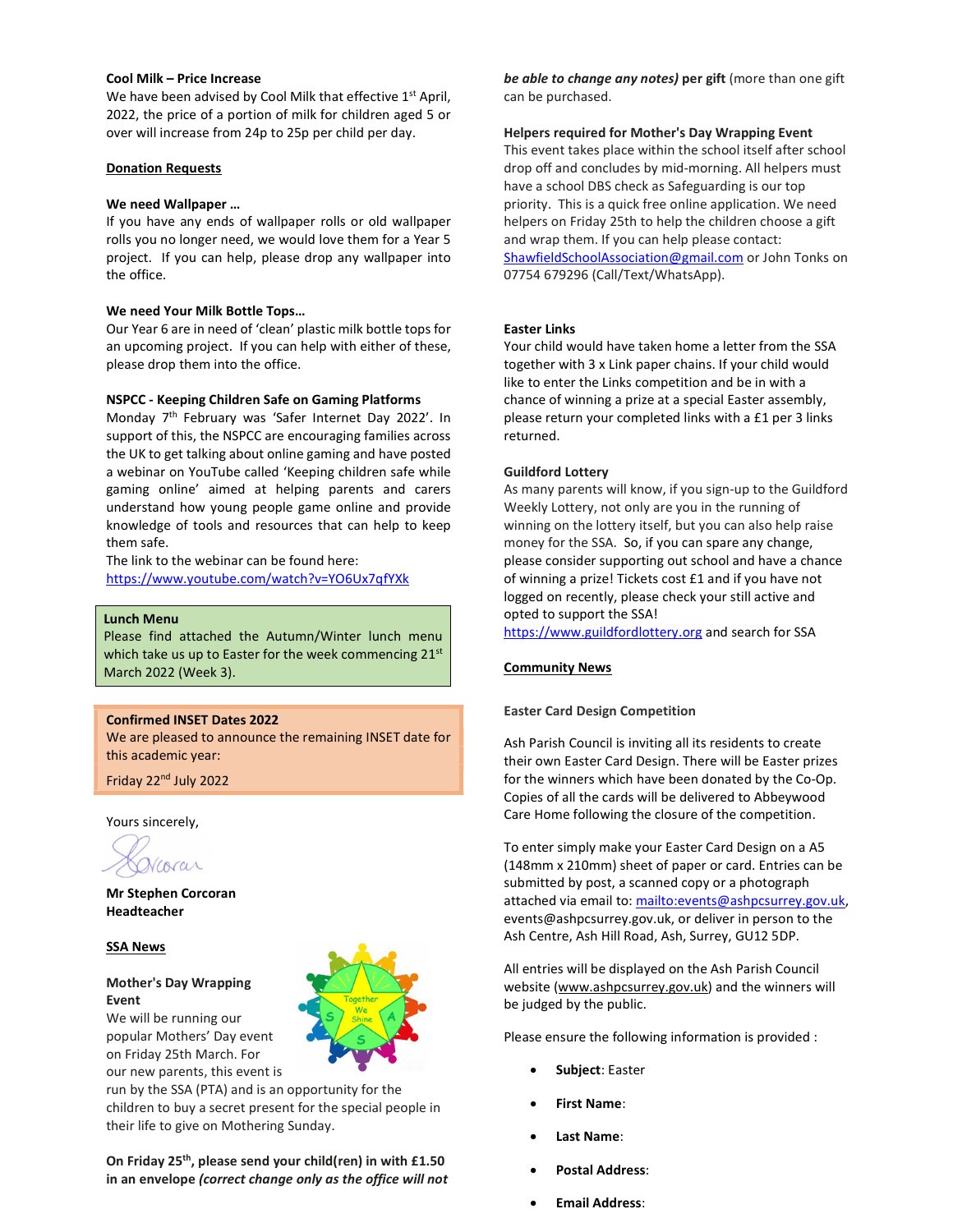Confirmation of consent to display the Easter Card on the website:

The competition is NOW OPEN,. Please submit your entries by Friday 1 April 2022. Once all the entries are online the judging for the winners will begin and everyone will be invited to judge.